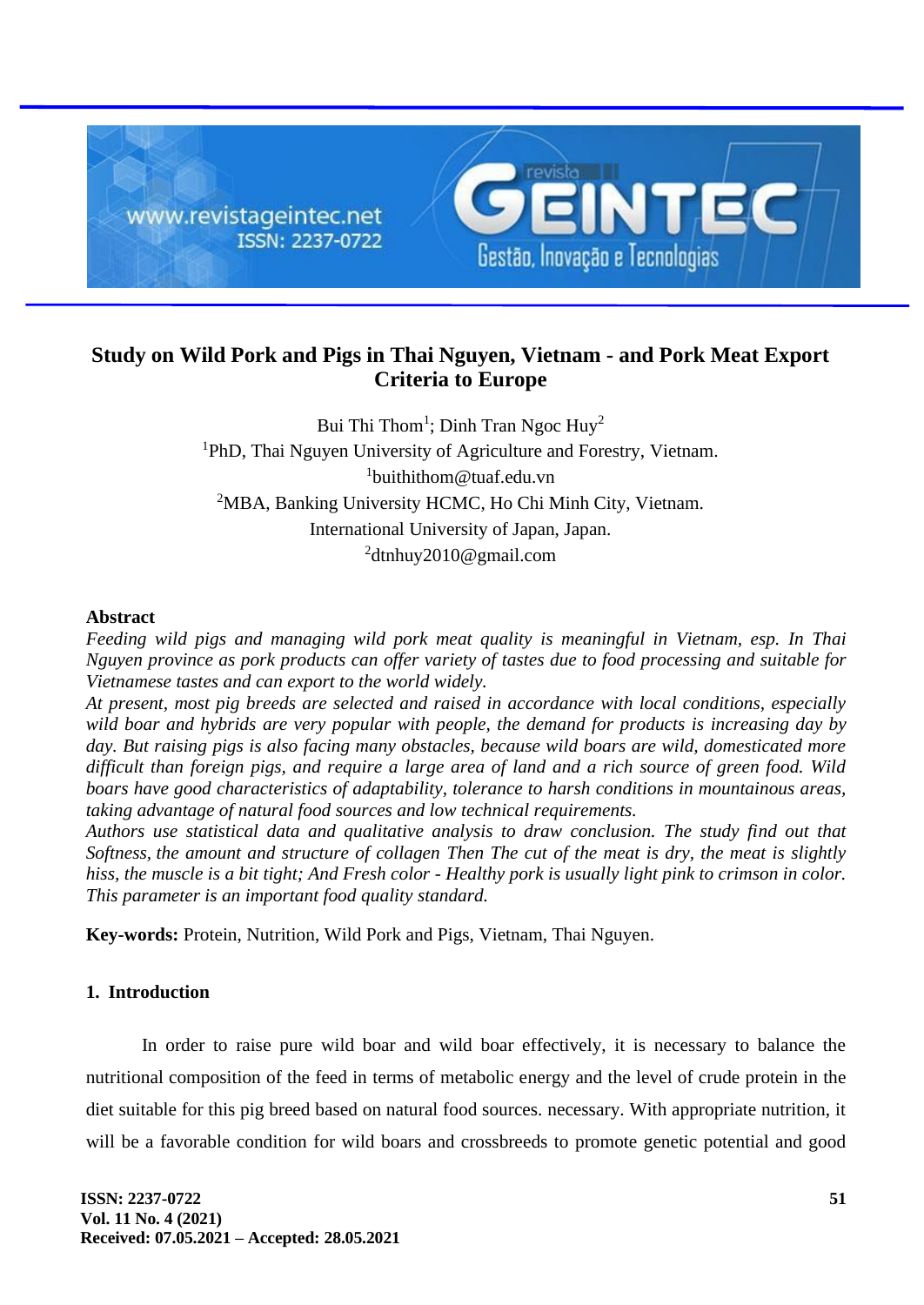characteristics of breeding products, easy to raise in concentrated and semi-wild ways to improve people's income. local. Currently, animal feed accounts for 70-75% of the total cost, but the unit price of protein-rich feedstuffs of animal and plant origin has increased, increasing input costs for pig production, which has motivated people to Animal husbandry and feed manufacturers seek to reduce feed costs, calculate appropriate diets to reduce feed costs and improve economic efficiency of farmers. There have been many studies on the appropriate balance of energy and crude protein in the diets of foreign and crossbred pigs, but the study on the appropriate diet balance for wild boar and wild boar has not been studied systematically.

We organized our study with introduction, methodology, main results, discussion and conclusion.

## **2. Literature Review**

Wild pig with scientific name is Sus scrofa, also known as Loi pig, Kun Biu. Wild boars are present all over the world. It is the ancestor of the domestic pig breeds, which have 21 subspecies that live in a very wide range including parts of Europe and northern Asia, as well as southern and northern Africa. In Vietnam, wild pig is found in most of the forest areas of the provinces, especially in the northern mountainous areas and along the Truong Son mountain range. Taming and raising them to become a pet is completely new in Vietnam.

According to Dao Le Hang (2008) [7]: Wild boar, the whole body is covered with short hairs, similar to bamboo roots, usually dark brown in color. The head and body length of an adult pig is about 90 - 180 cm, the tail length is about 30 cm, the height of the shoulder is about 55 - 110 cm. Herds of wild boar can travel together on long journeys to new settlements, but do not migrate. Wild boars are more active at night, at dusk and at dawn. When the pigs matures it will leave the herd and live independently around 50-350 kg, with some domesticated pigs up to 450 kg. Males are usually larger than females. Wild pigs have 4 pairs of fangs and 6 pairs of breasts.

Feeding conditions, not only affect the amount of digestive juices secreted, but also change the activity of digestive enzymes markedly. V.A. Teletnep (1966) [Excerpt from Ton That Son et al. (2006) [21], when studying the digestive enzyme secreting activity of pancreatic juice, it was found that the protease activity depends on the intensity of secretion of the pancreas and its composition. Ration. With diets that are well balanced in nutritional composition relative to the body weight and age of the pig, there is little variation in trypsine intake.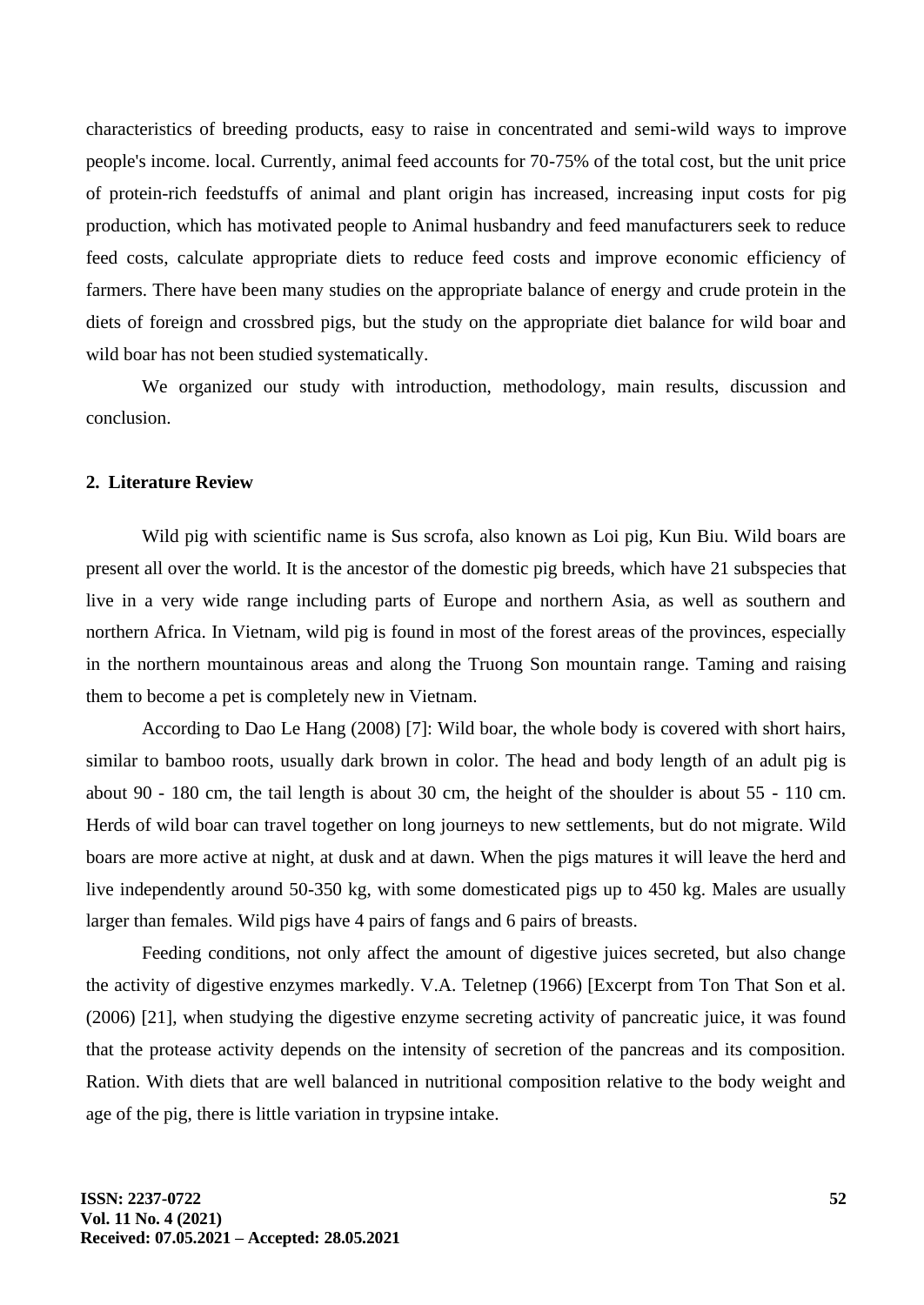According to the authors: Hoang Toan Thang, Cao Van (2006), when studying the effect of the same level of protein on the nitrogen digestion in the small intestine of pigs, it was found that, in the diet, there are different types of feeds. different diets, the content of nitrogen forms in the intestinal chyme is different. This directly affects the ability to absorb and use nitrogen in the digestive tract. Therefore, it requires the study of different protein levels, on the basis of stabilizing the content of some essential amino acids as well as the change in the ratio and content of amino acids on the same protein level. were established on the same type of diet, to eliminate errors caused by differences in diets.

In the world, the authors have focused a lot on research in the field: Determining the protein and energy needs of pigs to promote growth, complete development, reduce costs and increase livestock efficiency. The balance between protein/ME in pigs is an important requirement for growth, meat quality, and lean percentage at the growing stage of pigs.

Survey results on 77 wild boar breeding facilities across the country by the National Institute of Livestock Production showed that 61.1% of the establishments raised pure Thai wild boar, 38.9% raised many types, including wild boar. Thailand, Vietnam, native pigs and hybrids. There are 6 establishments that also raise pure Vietnamese wild boar. The Thai wild boar is imported from Thailand. However, in the South, there are also Malaysian wild boars, which Mr. Chau Xuan Vu (Phu Quoi commune, Long Ho, Vinh Long) imported dozens of pigs from Malaysia in 2006.

Lat but not least, Huy,.D.T.N et al (2015) mentioned important roles of banks in financing economic activities including agriculture.

## **3. Methodology**

Authors also use statistic and data to make analysis an propose solutions. Experiences in Vietnam food processing also mentioned. Beside, Authors mainly use combination of quantitative methods and qualitative methods including synthesis, inductive and explanatory methods.

## **4. Main Results**

#### **4.1. Overview**

Wild boar is distributed mainly in the world in the regions of North Africa; Europe, Southern Russia, China, Middle East, India, Sri Lanka, Indonesia (Sumatin, Java, Sumbawa), Corsica, Sardiaigue, remote areas of Egypt and Sudan. According to some other documents, wild boar is also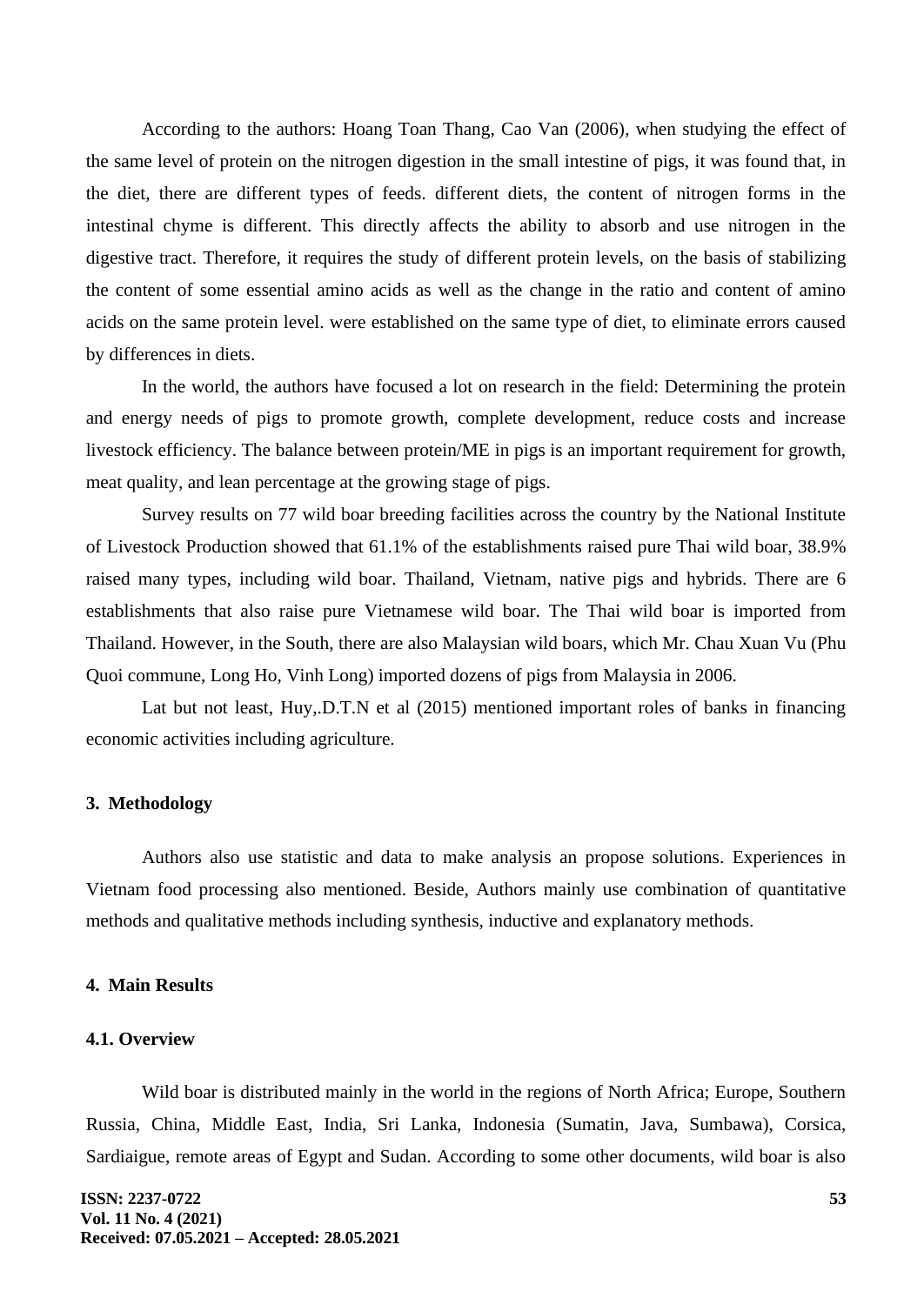found a lot in western India, the United States (California, Texas, Florida, Virginia, Hawai...) Australia, New Zealand and islands in the South Pacific.

### **A. Some Characteristics of Appearance, Reproduction and Behavior**

## **\*Appearance Characteristics**

According to Dao Le Hang (2008): Wild boar, the whole body is covered with short hairs, similar to bamboo roots, usually dark brown in color. The head and body length of an adult pig is about 90 - 180 cm, the tail length is about 30 cm, the height of the shoulder is about 55 - 110 cm. Herds of wild boar can travel together on long journeys to new settlements, but do not migrate. Wild boars are more active at night, at dusk and at dawn. When the boar matures it will leave the herd and live independently around 50-350 kg, with some domesticated pigs up to 450 kg. Males are usually larger than females. Wild boars have 4 pairs of fangs and 6 pairs of breasts.

#### **\*Reproductive Habits**

Dao Le Hang (2008) also said that: In the wild, female wild boars give birth several times a year and the mating season varies depending on geographical areas and living environment. The number of children per birth is from 1 to 12, an average of 4 -8 children / time. The gestation period is 110 - 120 days, the average is 115 days, the lactation period is 3 - 4 months. The average time for piglets to mature is 7 months.

The age considered sexually mature for mating in females is  $8 - 10$  months, with a mean of 9 months. In sexually mature males, mating is 8-10 months, with an average of 9 months. Usually, female wild boars give birth in spring and mating occurs throughout the year but is concentrated in the wet season, usually 4 to 8 pigs. Females mature after  $8 - 10$  months, but usually do not mate until 12 months of age and males usually do not like to handle sows under 1 year of age.

The female wild boar gives birth in a grass nest, the piglets will stay in the nest for a few days. Piglets are usually healthy. Contrary to their initial healthy appearance, only about half of wild boars live to adulthood, some die from disease or are eaten by other animals. Young wild boars are nursed by their mothers for 3-4 months and gradually become independent.

In the wild wild boar can live up to 10 years, sometimes they can live up to 27 years.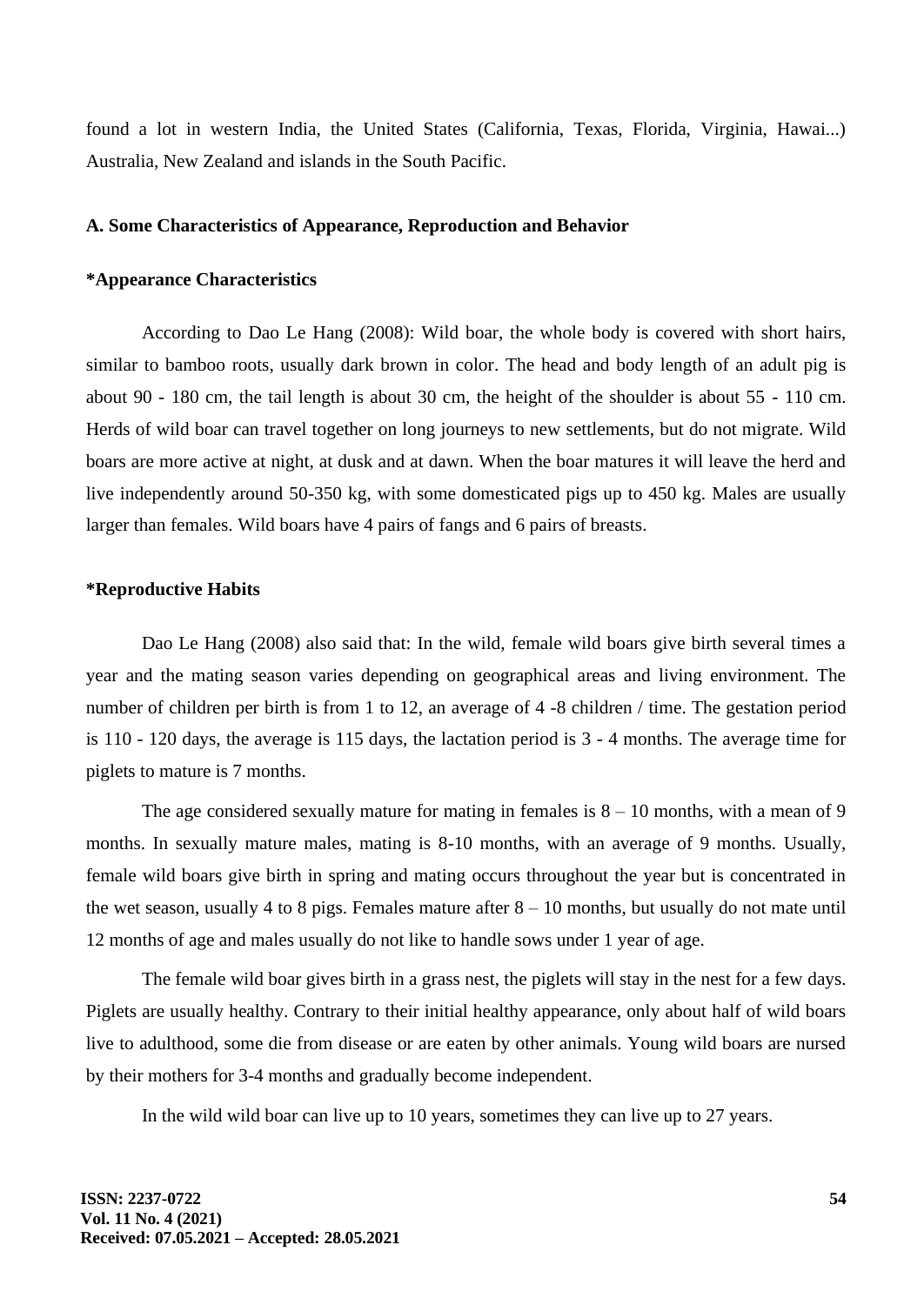## **\* Habits of Life**

Wild boar are often found in large areas, they live in herds, the number can be up to 100 animals, these herds are the offspring and juveniles.

Herds of wild boar can travel together on long journeys to new settlements, but do not migrate. Wild boars are more active at night, at dusk and at dawn. When the boar matures, it will leave the herd and live independently.

#### **\*Eating Habit**

Wild boars are omnivores and sometimes eat indiscriminately. Daily food is mushrooms, tubers, rice, rice, fruits, eggs, carrots, vertebrates. Thanks to the ability to eat a variety of foods, wild boar survives in many different environments, from desert to mountainous areas.

Animal foods are birds, mammals, amphibians, reptiles, carrion, insects, terrestrial arthropods, mollusks.

Plant foods are roots, tubers, bark, grass, rice, and fruits. Other foods are feces, carnivores, mushrooms.

Wild boars are active and become reckless if they feel threatened, they will use all their strength, fangs and body to chase and injure the enemy.

## **B. Growth and Sexual Characteristics of Wild Boars and Hybrids**

### **\*Growth Characteristics**

Wild boars grow slowly and reach their maximum size depending on breed, environment and age. The European wild boar is usually much larger in stature than the Asian wild boar. While the Asian wild boar can only be 65 - 70 cm tall, 120 - 140 cm long, 70 - 150 kg in weight, the European wild boar can be up to 90 - 100 cm tall, 150 - 160 cm long, and weigh up to 200 - 350 kg. Males are usually 20-30 kg larger than females. Newborn pigs are very small, weighing 0.5 - 0.7 kg, 15 - 25 cm long. Weaning age 55 - 60 days; The weight of piglets at weaning is 4-5 kg/head. The age of slaughter can be calculated from 8 to 10 months old. The weight of slaughter usually ranges from 25- 35 kg depending on the needs of the market.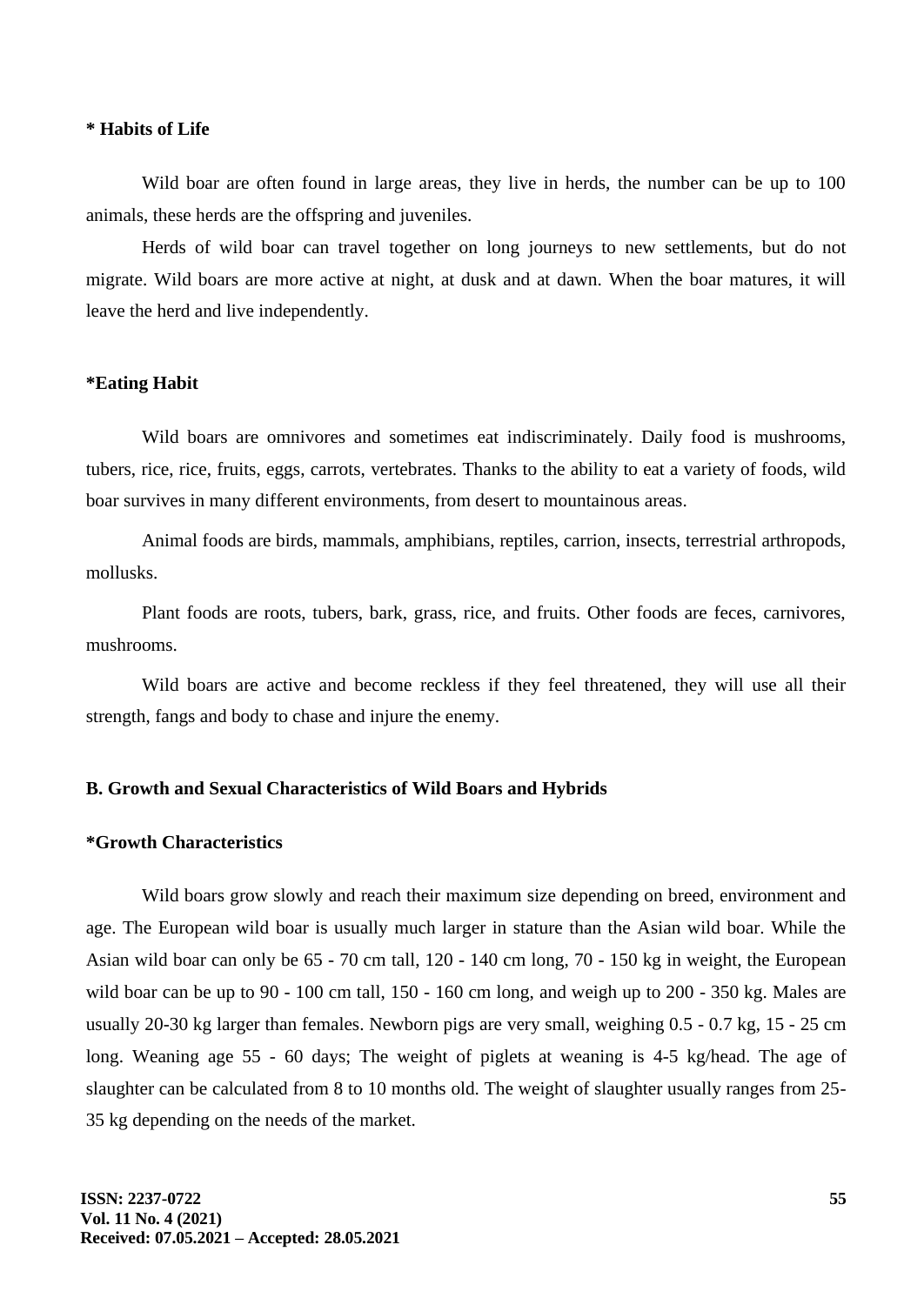| Month of age | Weight (kg) | Growth rate (g/day) |
|--------------|-------------|---------------------|
| $0 - 2$      | $0.5 - 5$   | $8,33 - 83,33$      |
| $2 - 4$      | $10 - 12$   | $166,66 - 200,00$   |
| $4 - 6$      | $15 - 25$   | $250,00 - 416,66$   |
| $6 - 8$      | $25 - 35$   | $300,00 - 583,33$   |
| $8 - 10$     | $40 - 50$   | 666,66 - 833,33     |

Table 1 - The Growth Rate of Wild Boar

Source: Đào Lệ Hằng (2008)

The growth rate (for wild boars that have been raised in Thailand and Vietnam) is slow (average is only about 0.15 - 0.3 kg/day). Physiological life span of wild boar lasts from 15 to 25 years.

| N <sub>0</sub> | <b>Content</b>            | <b>Performance Indicators</b> |
|----------------|---------------------------|-------------------------------|
| 1              | Age of first heat         | 6 - 7 month old               |
| $\overline{2}$ | First estrous weight      | $18 - 20$ kg                  |
| $\overline{3}$ | Mating age                | 7 - 8 month old               |
| 4              | Weight at mixing          | $30 - 35$ kg                  |
| 5              | Pregnancy period          | 110 - 130 days                |
| 6              | estrus time               | $2 - 3$ days (nái to)         |
|                |                           | 3 - 4 days (nái rạ)           |
| $\tau$         | estrous cycle             | 20 - 22 days                  |
| 8              | <b>Birth coefficient</b>  | $1,2 - 1,3$ litters/year      |
| 9              | No of pigs born each time | $4 - 8$ pigs                  |

Table 2 - Characteristics of the Reproductive Ability of Wild Boar

(Source: Đào Lệ Hằng,2008 [7])

## **\*Weight Gain of Wild Boar by Month of Age**

Research results show that the weight of hybrid wild boar from birth to 10 months of age, following the general growth laws of cattle, body weight increases gradually with age. The birth weight of the hybrid wild boar is 0.5 - 0.7 kg, weaning at 2 months of age is 3.7 - 4.0 kg and at 10 months of age is 26.52 - 26.96 kg.

## **\* Weight Gain of Wild Boar in Different Stages**

The rate of weight gain/day is one of the indicators contributing to the assessment of the production ability of a pig breed. The results showed that the average weight gain of wild boars increased gradually from the 2nd to the 10th month. The average weight gain of wild boar from birth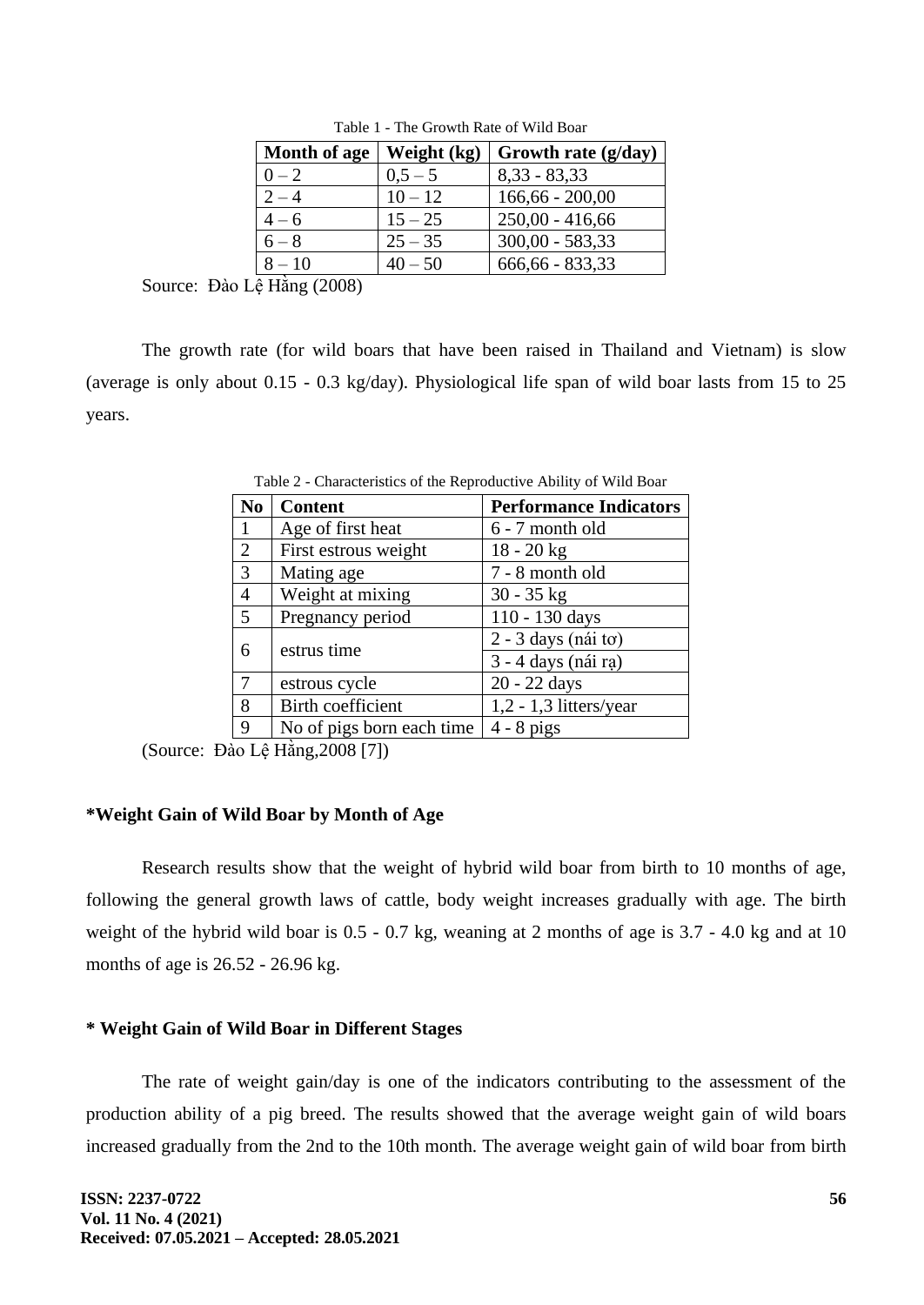to 10 months of age was 80.0 g/head. /day, the lower growth rate was in the period of 2 - 4 months old, reaching 70.0 g/head/day and the highest was in the period of 8 -10 months old, reaching 80.0 g/head/day.

## **C. Diet and Food Standards of Wild Boar and Wild Boar F2**

## **a. For Wild Boar**

| <b>Ingredients</b>  | Ratio $(\% )$ | Ingredients in 10 kg mixed food |  |  |
|---------------------|---------------|---------------------------------|--|--|
| Food pellets        | 75            | 7,5                             |  |  |
| Rice bran grade 1   | 24            | 2,4                             |  |  |
| Bone meal           | 0,5           | 0,05                            |  |  |
| Premix mineral      | 0.5           | 0.05                            |  |  |
| <b>Total</b>        | <b>100</b>    | $10 \text{ kg}$ food            |  |  |
| Energy (Kcal/kg)    | 3000          |                                 |  |  |
| Protein raw $(\% )$ | 14            |                                 |  |  |

Table 3 - Self-mixed Mixed Feed Ration

(Source: Võ Văn Sự, 2009)

\* Feeding level: 1 kg/head/day, divided into 0.5 kg/meal at 7 am and 16 pm

- Green vegetables, fruit and vegetable foods are allowed to be fed freely, ensuring 1 1.2 kg of green food or more.
- In the days of mating, supplement the sow with 2 eggs, bean sprouts or germinated rice 0.5 kg/head.
- The distance between 2 times of fine mining must be suitable. During the first 3 months, you can exploit 1-2 times/week, after that, you can exploit 2-3 times/week.

| <b>Ingredients</b>                                                | Ratio $(\% )$     | Ingredients in 10 kg mixed food |
|-------------------------------------------------------------------|-------------------|---------------------------------|
| Food pellets                                                      | 20                | 2,0                             |
| Rice bran grade 1                                                 | 79                | 7.9                             |
| Bone meal                                                         | 0.5               | 0,05                            |
| Premix mineral                                                    | 0,5               | 0,05                            |
| <b>Total</b>                                                      | <i><b>100</b></i> |                                 |
| Energy (Kcal/kg)                                                  | 2700              | 10 kg mixed food                |
| Protein raw $(\% )$                                               | $12 - 13$         |                                 |
| $\mathbf{v}$ $\mathbf{v}$ $\mathbf{v}$ $\alpha$ $\alpha$ $\alpha$ |                   |                                 |

Table 4 - Self-mixed Mixed Feed Ration

(Source: Võ Văn Sự, 2009)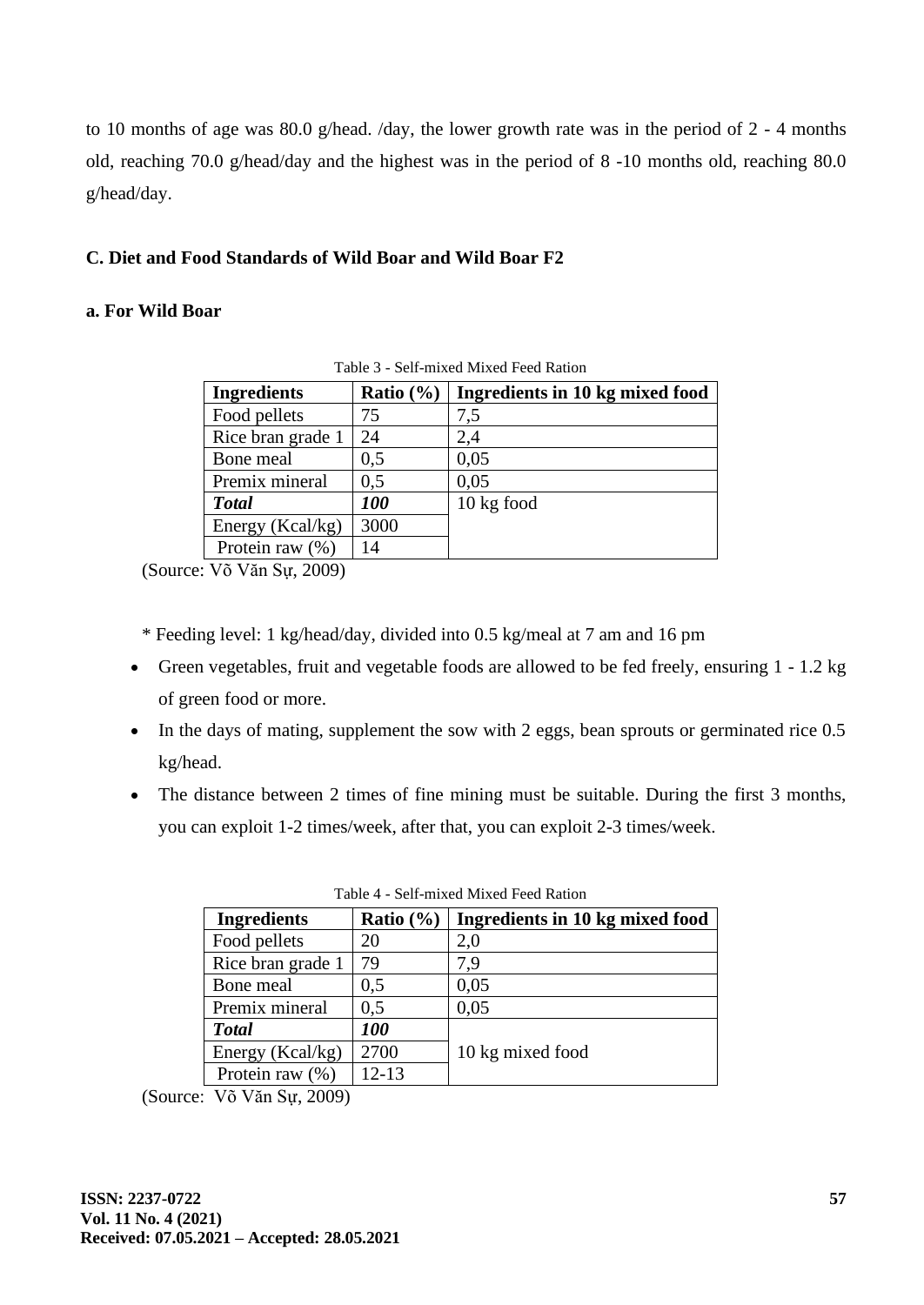\* Hygiene of disease prevention:

- Deworming for pigs at the beginning of the period when pigs reach 7-10 kg and before breeding.
- Vaccinate all kinds of vaccines according to regulations to prevent diseases for pigs.
- Periodically disinfect and disinfect livestock cages and tools.
- Regularly clean the feeding and drinking troughs.
- In winter, cover to keep pigs warm, in summer to cool the barn.

Food and feeding method:

- Food is full of nutrients, not rancid, moldy.
- The daily intake of pregnant sows depends on the sow's condition. Skinny sows must increase feed, too fat sows must reduce mixed feed but must increase forage.
- In winter, when the temperature in the barn is  $<$  150C, sows need to eat more (0.2 0.3) kg/day) to compensate for the energy lost due to cold resistance.

## **C. Basic Characteristics of the Digestive Physiology of Pigs**

Pigs are omnivores with a single stomach. The gastric environment contains gastric juice secreted by the gastric glands. The gastric juice has a low pH environment suitable for pepsin activity to break down proteins into albumin, peptone products and a small amount of amino acids (Nguyen Xuan Tinh (1996). The pig's small intestine is very long and has many digestive secretions such as: pancreatic juice, intestinal juice and bile, in which only pancreatic juice and intestinal juice contain enough enzymes to thoroughly digest nutrients in feed.

Therefore, the small intestine is a digestive part full of enzymes that break down nutrients in food into the simplest nutrients, helping the body absorb directly through the intestinal wall into the bloodstream. Bile juice does not contain digestive enzymes, but it aids in digestive activities, especially fat digestion. The small intestine environment is alkaline and has a special structure, highly adapted to digestion and absorption of food. Along the intestinal mucosa, there are developed intestinal glands that secrete intestinal secretions in a full-secretory fashion, that is, the glandular cells filled with enzymes fall directly into the intestinal cavity, creating an endogenous nitrogen source up to 30 g/day. This is a feature that affects the accuracy of the digestibility test results in pigs, which cannot be ruled out. In the large intestine of pigs, there is a symbiotic intestinal microflora in the cecum and colon that is capable of breaking down fibers. The large intestine does not secrete enzymes, but only continues to break down food by enzymes in the small intestine. This digestion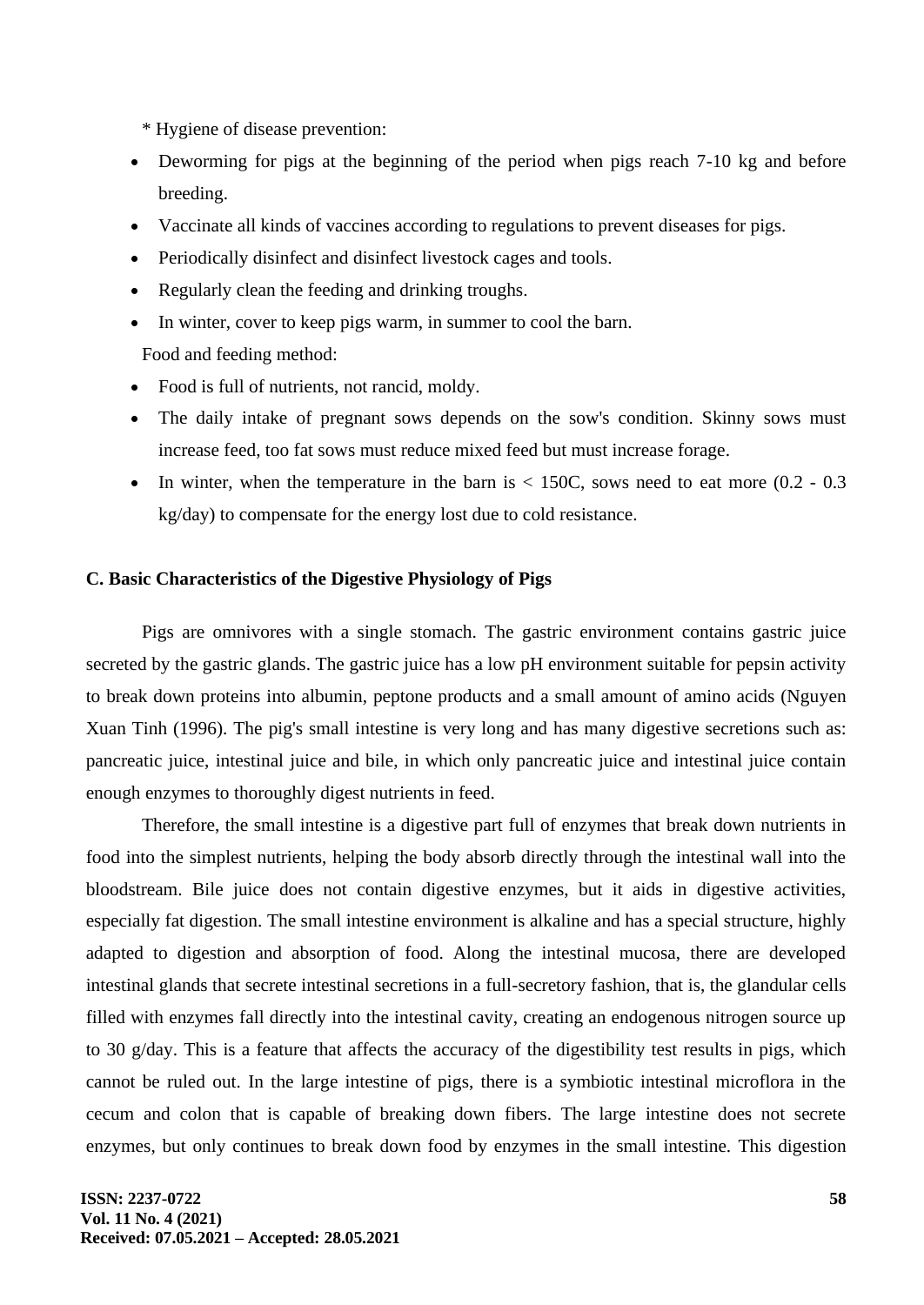rate is high or low depending on the retention time in the large intestine (12 - 16 hours) (Excerpt from Tran Van Phung et al., 2004).

Digestion fiber 14%, digest protein 12%, have 9% carbohydrates and 3% lipids of the remaining nutrients digested by the large intestine. The main activity of the large intestine is the fermentation of fiber due to the action of the microflora in the cecum and colon and the decomposition of excess protein in food by rotten bacteria to form Crezon toxins. Fenol, Idol, Scatol. These toxins are absorbed into the bloodstream and detoxified in the liver. If these substances are too much, they will cause liver toxicity and are excreted through feces, causing unpleasant stench, polluting the environment, and also causing diarrhea in pigs (Tch Hoang Toan Thang et al. 2006).

### **D. Digestion of Protein in the Pig's Body**

Protein is the basis of life, it contributes to many important functions in the pig's body. Protein in muscle tissue accounts for half of total body protein, the rest is in organs, internal organs, blood and hair; It is also present in small amounts in enzymes and other body secretions. In the pig's body, protein is always in a dynamic state, that is, there is always a new protein synthesized for growth, to accumulate lean meat and to compensate for the loss due to proteolysis. However, in practice it is difficult to formulate an ideal protein diet.

#### **4.2. Vietnam Experiences in Feeding Wild Pigs**

### **4.2.1. The Role of Feed-exchange Energy in Pig Survival**

All living, developing and reproductive activities of pigs are associated with the process of using and exchanging energy. Energy in food is stored in the physical forms of food such as fat, sugar, protein, and carbohydrates. Pigs receive food energy from the outside, through digestion, absorption in the digestive tract into the body and synthesized into fat, glucose, and pure protein of the pig's body.

The pig's body wants to function like walking, breathing, circulating, digesting, excreting... All must use the energy stored in the body's fat, sugar, and protein to convert it into heat. Heat energy turns into function and acts on the body's organs to function in a rhythmic manner, through the control of nerves, hormones, and enzymes.

Energy participates in the construction of nerve cells, nerve sheaths, forming important compounds such as lipoproteit, glucoproteit found in nerve cell membrane tissue, in exocrine glands.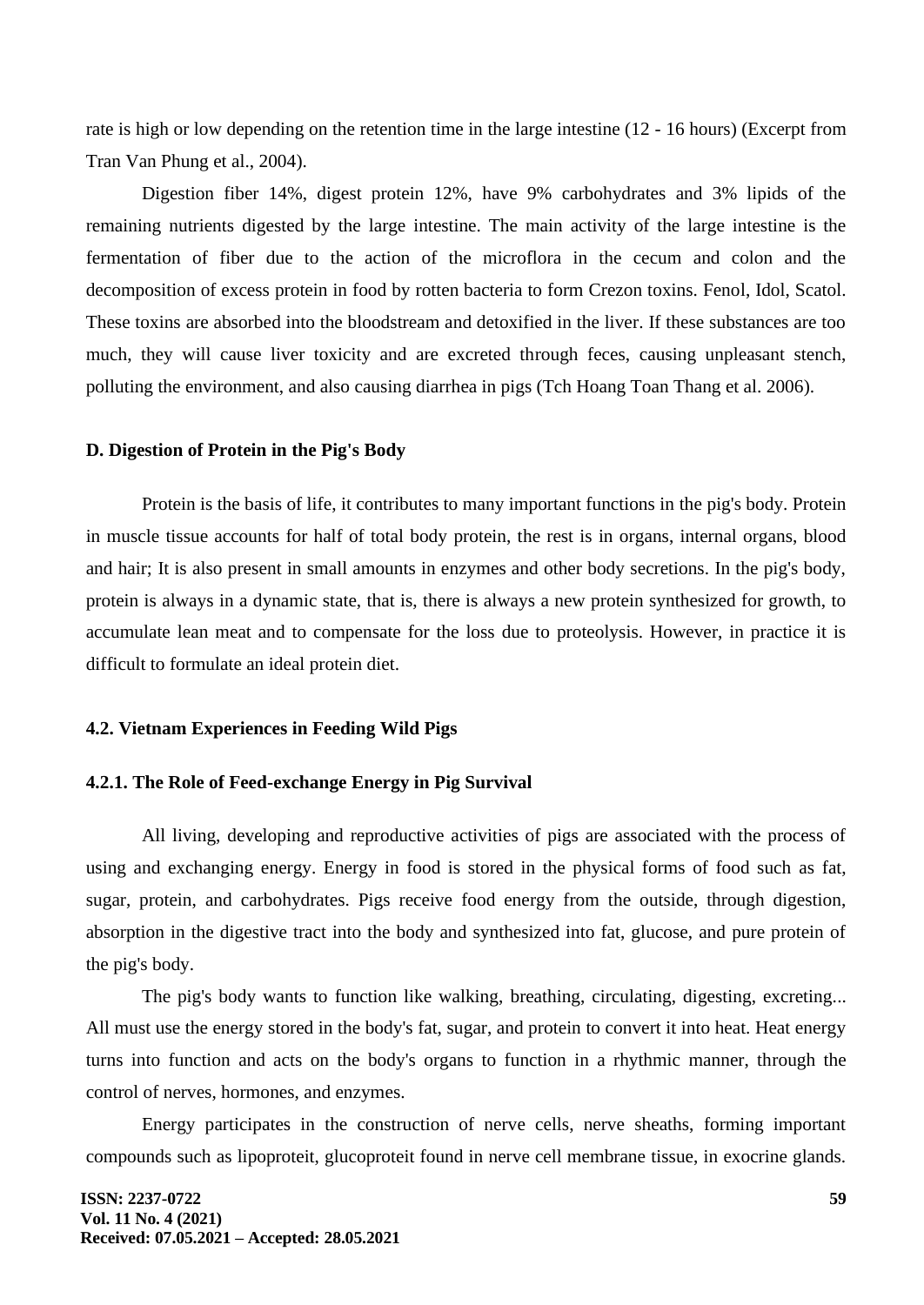Fat both stores energy and acts as a cushion under the skin, surrounding the digestive tract, circulation, and respiration to resist mechanical impact, heat and cold for the body. Pigs need more energy than other cattle because the genetic makeup of pigs accumulates fat about 45-50% (Le Hong Man et al., 2003).

## **5. Discussion**

#### **+ Methods for sensory evaluation of meat quality:**

Muscle tissue (flesh) must go through some transformation and is a result of the slaughter process. This affects the quality of ingredients in food processing and post-processing. Meat quality characteristics include:

Hydrophilicity is a factor that affects the production process. This is the ability to absorb and hold water. Myofibrillar protein between an important role, has specific physical and chemical properties and a 3D structure. It makes up 55 - 60% of all protein in muscle and is the main component of fibre. Higher hydrophilicity results in lower costs in meat production and meat processing. Hydrophilicity is especially important for widely used lợnpork thịtin meat processing. Hydrophilicity is very low in beef and is not a major factor.

Softness – this property is influenced by the amount and structure of collagen. Collagen is determined by the factors of existence. This property is also determined by the structure of the myofibrils or part of the related muscle fibers.

The meat is firm, not mushy, good elasticity, not leaking, viscous. Use your fingers to press into the flesh to make an indentation but leave no mark when you lift your finger. The fibers are even.

The cut of the meat is dry, the meat is slightly hiss, the muscle is a bit tight; The dermis is soft, the fat is white to slightly ivory. It does not have a strong oily smell when smelled.

Appetite - a sensory property of meat including its effect on sensation, taste and smell. It depends on factors such as: species, age, breeding conditions, nutrition and sex

Fresh color - it is a function of many important factors, especially during post-slaughter and processing. Healthy pork is usually light pink to crimson in color. Color is the viewer's observable perception, which is controlled by the two physical phenomena of light diffusion and absorption. The colors of the meat are lighter if strong light is diffused and darker when light is high. This parameter is an important food quality standard. Changing colors are the first signs of decomposition.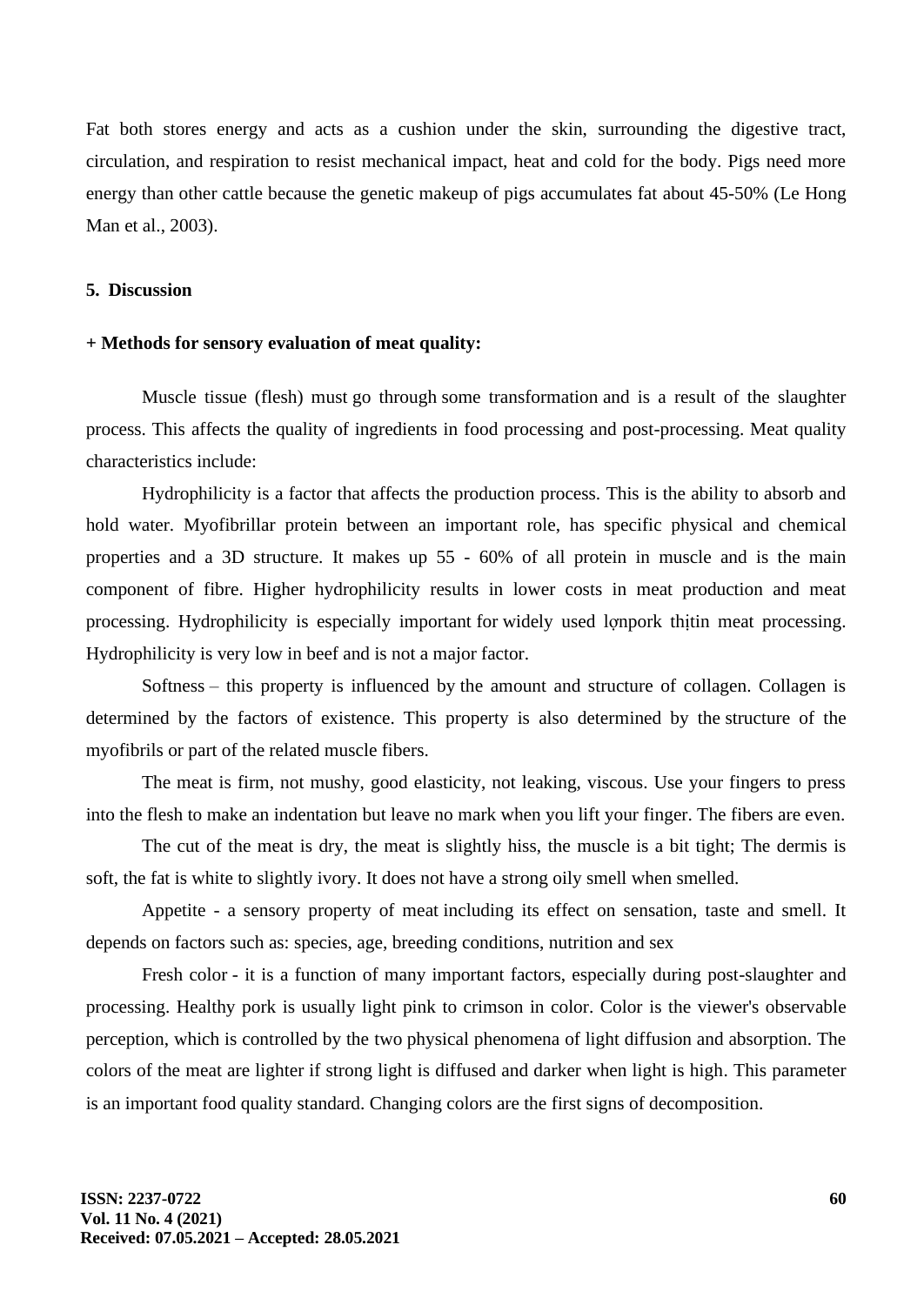| <b>Factor</b>        | <b>Demand</b>                                                                          |  |
|----------------------|----------------------------------------------------------------------------------------|--|
| <b>Fresh meat</b>    |                                                                                        |  |
| <i>State</i>         | Surface is dry, clean, free from hairs and dirty matter                                |  |
|                      | Smooth cutting surface                                                                 |  |
|                      | Having elasticity, pressing your finger into the meat does not leave an imprint on the |  |
|                      | surface of the meat when you remove it;                                                |  |
|                      | Pulp adherent to the root canal wall (if present)                                      |  |
| Color                | Features of the product                                                                |  |
| <b>Odor</b>          | Characteristic of the product without any strange smell                                |  |
| <b>After boiling</b> |                                                                                        |  |
| <b>Odor</b>          | After boiling                                                                          |  |
|                      | Fragrance, characteristic of the product, no strange smell                             |  |
| Taste                | Sweet taste, characteristic of the product, no strange smell                           |  |
| eat broth            | Maromatic, clear, large fat scum, when reacting with copper sulphate (CuSO4) gives     |  |
|                      | a slightly cloudy color.                                                               |  |

Table 5 - Sensory Parameters of Meat

\* Source: TCVN 7046:2009

+ Determination of the pH of meat: The pH in meat is an important indicator to assess the quality of meat after slaughter. The pH right after slaughter is about 6.8 - 7.0. Over time, the pH of meat is approximately 5.7 - 6.0, at this time the meat contains the highest water content. The decrease in pH below 5.7 brings it closer to the protein isoelectric point (pH 5.2 - 5.4). Thus, the meat has a lower water holding capacity. An increase in pH in the range of 7.0 is also detrimental because autolytic processes are spontaneously present in meat. pH is a key parameter for assessing deviations from normal post-mortem glycolysis which can cause a wide range of complications.

+ Determine the content of Colesterol and Triglyceride: We took the blood of experimental pigs at the end of the experiment into test tubes with anticoagulant and tested on modern equipment of the University Hospital of Medicine and Pharmacy, Thai Nguyen university. Each batch of experiments was repeated 3 times to determine the content of Colesterol and triglycerides.

• The method of determining the quality of feed, the quality of experimental pork is calculated on the equipment system of the Institute of Life Sciences - Thai Nguyen University based on the following Vietnamese standards:

Sampling method of feed ingredients is carried out according to Vietnamese standard TCVN 4325:2007 (ISO 6497:2002) on animal feed.

The determination of dry matter of animal feed was carried out according to Vietnam standard (TCVN) 4326: 2001 (ISO 6496: 1999).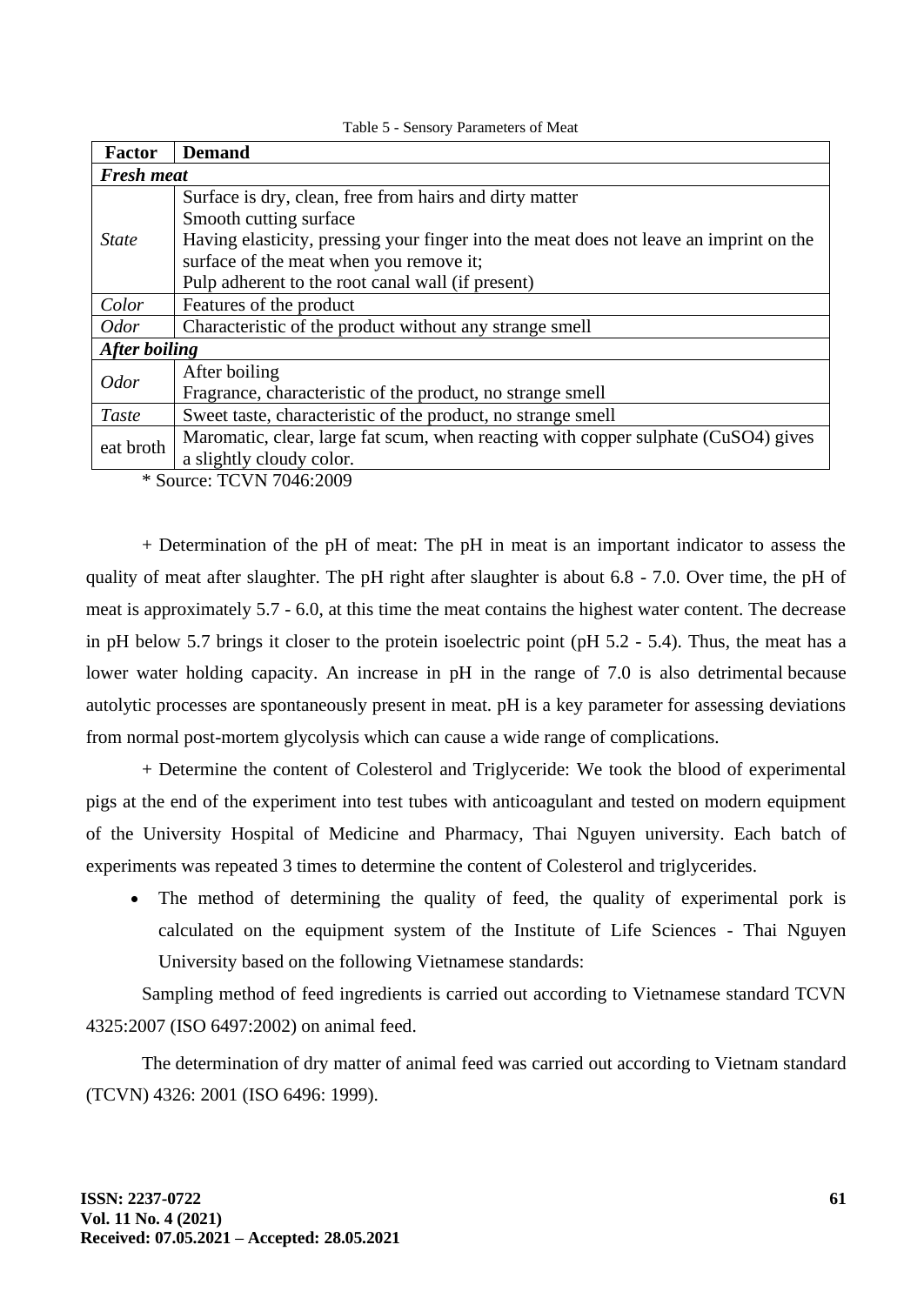The protein content of the feed was conducted according to Vietnam standard 4328-1: 2007 (ISO 5983-1:2005) by the Kjeldahl method on the German Gerhardt analytical system.

The lipid content in the feed was conducted according to Vietnamese standards (TCVN 4331: 2001) (ISO 6492: 1999).

Total mineral content was conducted according to Vietnamese standards (TCVN 4327:2007) (ISO 5984: 2002).

Total fiber content was conducted according to Vietnamese standards (TCVN 4329: 2007) (ISO 6865: 2000).

Phosphorus content according to Vietnamese standard TCVN 1525: 2001 (ISO 6491:1998)

- Raw energy determined on the analysis system CALORIMETER CAL2K of South Africa at the laboratory - Institute of Life Sciences.
- Metabolic energy (ME) (Kcal/kg): determined energy of raw materials and calculated based on documents of La Van Kinh (2003).
- Measurement of pH was carried out according to Vietnamese standards (TCVN 4835; 2002) (ISO 2917: 1999).

## **6. Conclusion**

As we analyzed, high quality wild pork meat have to follow criteria of Vietnam standards on state, odor, tastes, color.

Second, The lipid content in the feed was conducted according to Vietnamese standards and The protein content of the feed was conducted according to Vietnam standard 4328-1: 2007 (ISO 5983-1:2005).

Third, Softness, the amount and structure of collagen Then The cut of the meat is dry, the meat is slightly hiss, the muscle is a bit tight; And Fresh color - Healthy pork is usually light pink to crimson in color. This parameter is an important food quality standard.

Bui Thi Thom, Dinh Tran Ngoc Huy, Tran Van Phung (2021) also stated that Wild boar hybrids meat has a rich and higher nutrient content than domestic pork, helping us to compensate for vitamins that vegetables and fruits do not have or have very little, such as vitamins B1, B2, B6, B12, A and D. And Huy, D.T.N. (2015) also stated management standards in order to help better management of enterprises including agriculture filed.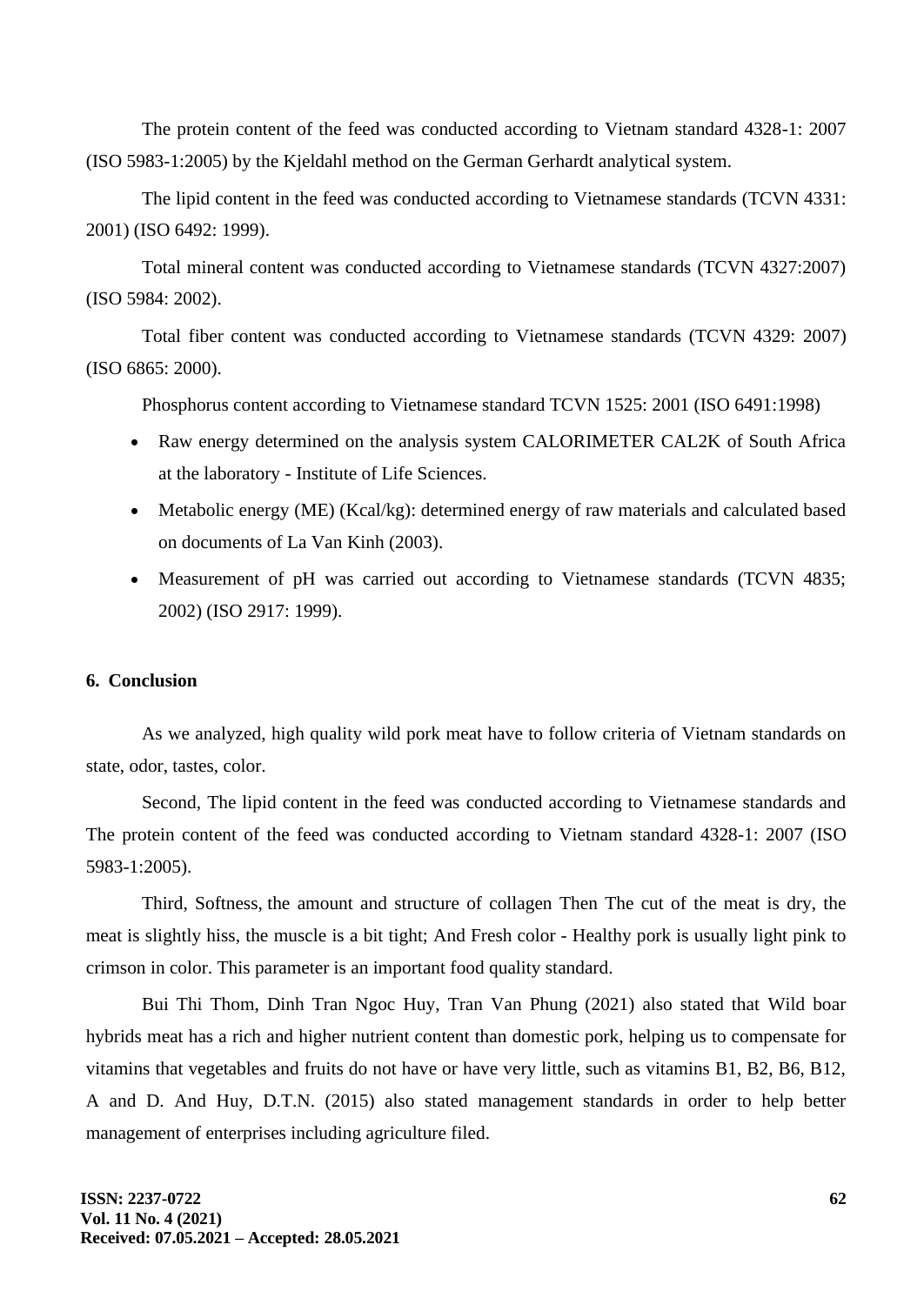## **Wild Pork Meat export to Europe and even US and others**

Vietnam can try to adapt to pork meat criteria with high quality from European markets in order to export wild pork to Europe in future during EVFTA. The door to the EU has opened wide when tariff barriers are removed according to the schedule. However, to be able to stand firmly in this market, Vietnamese goods still have to overcome a series of challenges such as: Rules of origin, requirements on traceability, technical standards, dynamic hygiene and safety, etc. opened wide when tariff barriers were removed according to the schedule.The EU is one of Vietnam's largest export markets. However, our market share in this area is still very small, because the competitiveness of Vietnamese goods (especially price competitiveness) is still limited. Therefore, the EVFTA Agreement can increase the price competitiveness of Vietnamese goods when imported to this important market.



## **References**

Andersson – Eklund, L., L. Marklund, K. Lundstro, C. S. Haley, K. Andersson, I. Hansson, M. Moller, and L. Andersson (1998), "Mapping Quantitative Tdait Loci for Carcass and Meat Quality Tdaits in a Wild Boar x Large White Intercross", *J. Anim. Sci., 76:* 694 – 700.

Dao Le Hang (2008) (Department of Livestock Production). *Some basic biological characteristics of wild boar.* Livestock magazine February 2008.

Hac, L.D.; Huy, D.T.N.; Thach, N.N.; Nhung, P.T.H.; Thang, T.D. & Anh, T.T. (2021). Enhancing risk management culture for sustainable growth of Asia commercial bank -ACB in Vietnam under mixed effects of macro factors. *Entreprneuship and Sustainability Issues, 8*(3). https://econpapers.repec.org/article/ssijouesi/v\_3a8\_3ay\_3a2021\_3ai\_3a3\_3ap\_3a291-307.htm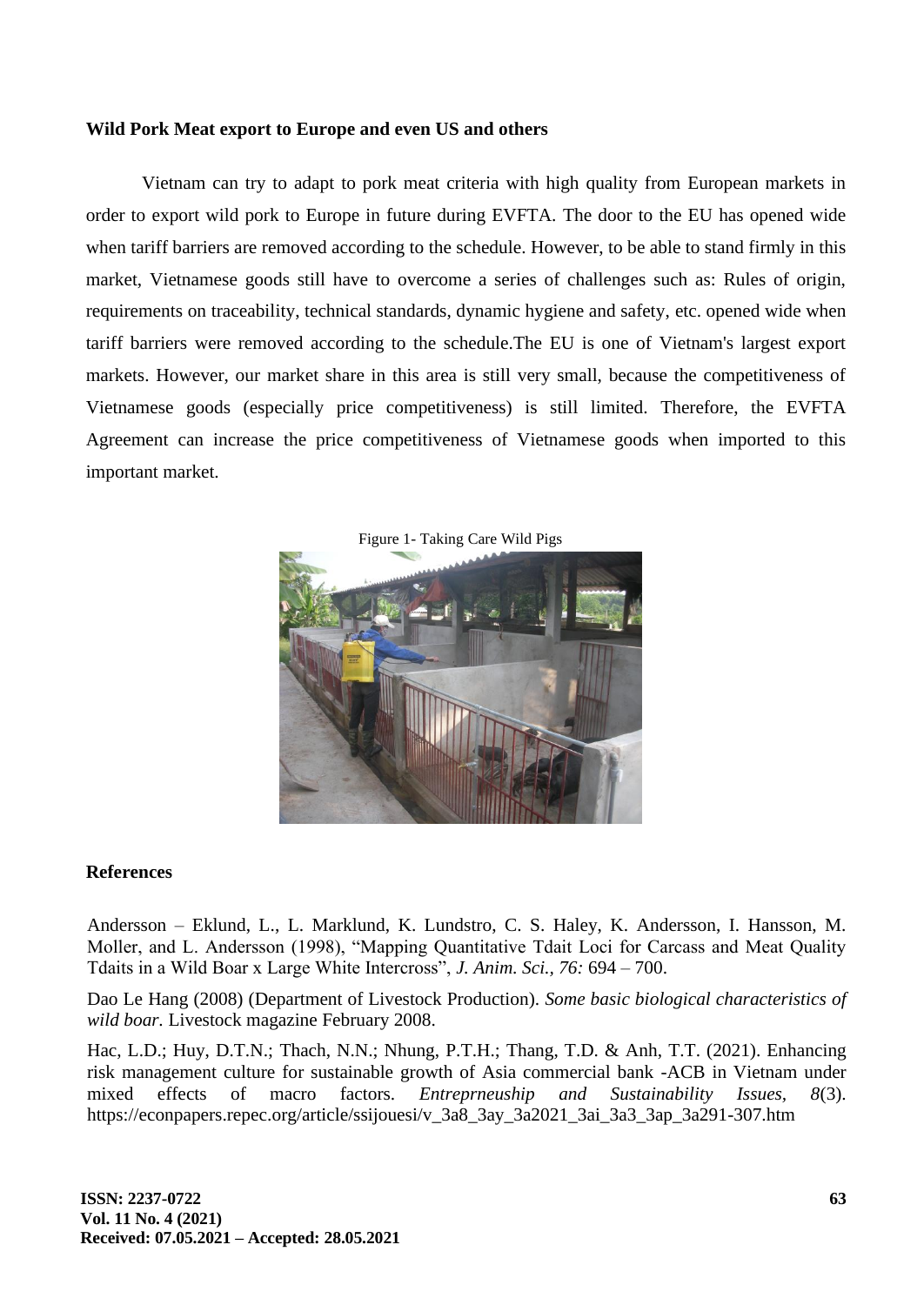Hang, T.T.B.; Nhung, D.T.H.; Nhung, D.H.; Huy, D.T.N.; Hung, N.M. & Dat, P.M. (2020). Where beta is going - case of Vietnam hotel, airlines and tourism company groups after the low inflation period. *Entrepreneurship and Sustainability Issues, 7*(3). 2282-2298. https://ideas.repec.org/a/ssi/jouesi/v7y2020i3p2282-2298.html

Huy, D.T.N.; Loan, B.T.; Anh, P.T. (2020). Impact of selected factors on stock price: a case study of Vietcombank in Vietnam. *Entrepreneurship and Sustainability Issues, 7*(4): 2715-2730. https://ideas.repec.org/a/ssi/jouesi/v7y2020i4p2715-2730.html

Huy, D.T.N. (2015). The critical analysis of limited south asian corporate governance standards after financial crisis. *International Journal for Quality Research, 15*(1), 741-746. http://www.ijqr.net/paper.php?id=378. Access: Jan. 11, 2021.

Huy, D.T.N.; Dat, P.M.; & Anh, P.T. (2020). Building and econometric model of selected factors' impact on stock price: a case study. *Journal of Security and Sustainability Issues,* 9 (M), 77-93. https://cibg.org.au/index.php/cibg/article/viewFile/9/journal/article\_8416.html

Huy, D.T.N.; Hien, D.T.N. (2010). The backbone of European corporate governance standards after financial crisis, corporate scandals and manipulation. *Economic and Business Review, 12*(4), 2015- 2040. http://ojs.ebrjournal.net/ojs/index.php/ebr/article/download/101/30

Fuller, M. F, (1991), In Protein Metabolism and Nutrition: *Proceeding of the 6th International Symposium on Protein Metabolism and Nutrition,* pp. 116-126. Edited by B.O. Eggum, S. Boisen, C. Borsting, A. Danfear and T. Hvelplund. E.A.A.P. Publication No. 59. Foulum: National Institute of Animal Science.

Hang, D.L., 2008. *Department of Livestock Production. Some basic biological characteristics of wild boar.* Livestock magazine February.

Fuller, M.F., Menie, I., and Crofts, R.M.J., 1979. *The acid amin supplementation of barley for the growing pig,*

Thi Hang, N., Thi Tinh, D., Ngoc Huy, D.T., and Hong Nhung, P.T. (2021). Educating and training labor force Under Covid 19; Impacts to Meet Market Demand in Vietnam during Globalization and Integration Era. *Journal for Educators, Teachers and Trainers, 12*(1).

Kvisna, Keosua, Phia Kraixeng Xrium – Thailan, 2005. *Technical process of breeding and developing wild boar, Translation by Le Van Hien and Le Tuan Tu.*

Thom, B.T., Huy, D.T.N. and Phung, T.V. (2021). *Alinteri Journal of Agriculture Sciences 36*(1): 746-752

Phung, T.V., Hien, T.Q., Van, T.T., and Hao, H.T., 2004. *Textbook of pig breeding (University).*  Agriculture Publishing House, Hanoi, 16-25; 113-115.

Tang Xuan Luu, Tran Thi Loan, Vo Van Su, Nguyen Van Thanh and Trinh Phu Ngoc (2010), Some biological characteristics of imported Thai wild boar and Vietnamese wild boar, *Journal of Science and Technology. Technology, National Institute of Livestock Production, 25,* 12 -19.

Le Hong Man, Bui Duc Lung (2003), Feeding and raising pigs, Hanoi Agricultural Publishing House.

Tran Van Phung, Tu Quang Hien, Tran Thanh Van, Ha Thi Hao (2004), Textbook of pig breeding (University), Agriculture Publishing House, Hanoi, p. 16-25; 113-115.

Vietnam Standard (1997), *Method for determining relative growth,* TCVN 2 – 40 -77.

Vietnam Standard (2007), *Animal feed, Sampling and sample preparation,* TCVN 4325:2007 (ISO 6497:2002), p. 17-22.